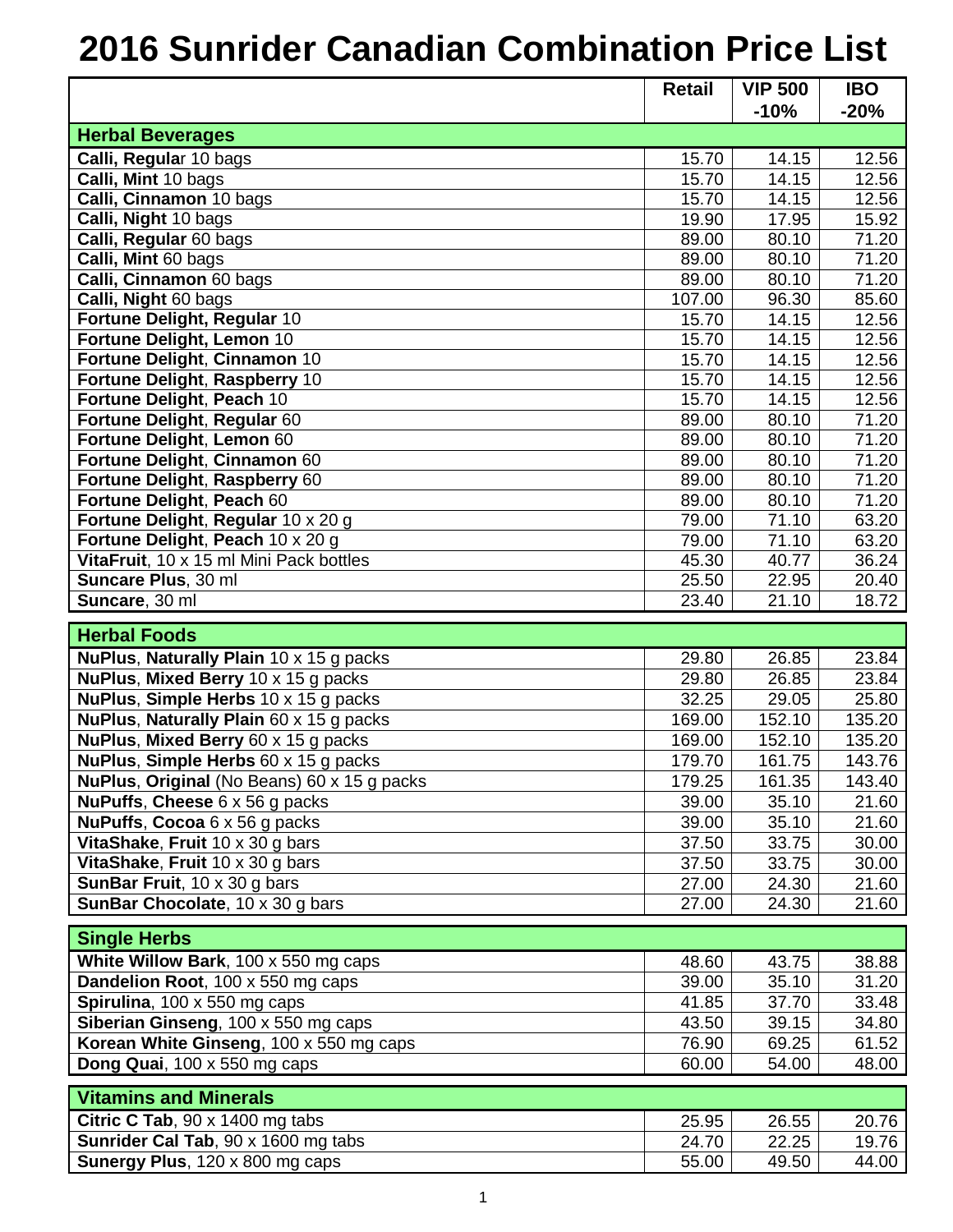|                                                                              | <b>Retail</b> | <b>VIP 500</b><br>$-10%$ | <b>IBO</b><br>$-20%$ |
|------------------------------------------------------------------------------|---------------|--------------------------|----------------------|
| <b>Herbal Concentrates</b>                                                   |               |                          |                      |
| Quinary, 100 x 500 mg caps                                                   | 54.00         | 48.60                    | 43.20                |
| Quinary, Powder, 10 x 5 g pks                                                | 54.00         | 48.60                    | 43.20                |
| Quinary, Powder, 60 x 5 g pks                                                | 299.00        | 269.10                   | 239.20               |
| Liqui-Five Mini Pack, 10 x 15 ml bottles                                     | 57.85         | 52.10                    | 43.20                |
| Alpha 20C, 100 x 500 mg caps                                                 | 54.00         | 48.60                    | 43.20                |
| Alpha 20C, Powder, 10 x 5 g pks                                              | 54.00         | 48.60                    | 43.20                |
| Alpha 20C, Powder, $60 \times 5$ g pks                                       | 299.00        | 269.10                   | 239.20               |
| AD, 100 x 500 mg caps                                                        | 54.00         | 48.60                    | 43.20                |
| Conco, $100 \times 500$ mg caps                                              | 54.00         | 48.60                    | 43.20                |
| LS, $100 \times 500$ mg caps                                                 | 54.00         | 48.60                    | 43.20                |
| <b>PA, 100 x 500 mg caps</b>                                                 | 54.00         | 48.60                    | 43.20                |
| <b>TOP, 100 x 500 mg caps</b>                                                | 83.50         | 75.15                    | 66.80                |
| <b>JOI</b> , 100 x 500 mg caps                                               | 83.50         | 75.15                    | 66.80                |
| $\overline{\text{ESE}}$ , 100 x 500 mg caps                                  | 83.50         | 75.15                    | 66.80                |
| Bella, $50 \times 550$ mg caps                                               | 78.00         | 70.20                    | 62.40                |
| Veros, $50 \times 550$ mg caps                                               | 78.00         | 70.20                    | 62.40                |
| Beauty Pearl, 28 x 420 mg tabs                                               | 57.00         | 51.30                    | 45.60                |
| Dr. Chen Men's Formula, 50 x 550 mg caps                                     | 67.00         | 60.30                    | 53.60                |
| <b>Vitalite &amp; Active Lifestyle Products</b>                              |               |                          |                      |
| Electrosport Mini Pack. 10 x 15 ml bottles                                   | 50.10         | 45.10                    | 40.08                |
| Evergreen Mini Pack, 10 x 15 ml bottles                                      | 53.75         | 48.40                    | 43.00                |
| Sunny Fresh Mini Pack, 10 x 15 ml bottles                                    | 52.80         | 47.55                    | 42.24                |
| Sunrise Mini Pack, 10 x 15 ml bottles                                        | 56.00         | 50.40                    | 44.80                |
| <b>SunTrim Plus, 50 x 475 mg caps</b>                                        | 49.90         | 44.95                    | 39.92                |
| SunTrim Caps, 100 x 475 mg caps*                                             | 52.00         | 46.80                    | 41.60                |
| Fibertone, 100 x 450 mg caps                                                 | 26.70         | 24.05                    | 21.36                |
| VitaTaste, 100 x 400 mg caps                                                 | 57.10         | 51.40                    | 45.68                |
| SportCaps, 100 x 500 mg caps                                                 | 55.75         | 50.20                    | 44.60                |
| <b>SunFit, 100 x 430 mg caps*</b>                                            | 56.00         | 50.40                    | 44.80                |
| VitaDophilus, 10 x 3 g pks                                                   | 16.00         | 14.40                    | 12.80                |
| Tei-Fu MetaShaper, 100 caps                                                  | 45.00         | 40.50                    | 36.00                |
| Dr. Chen MetaBooster. 100 caps                                               | 45.00         | 40.50                    | 36.00                |
| Shaker Bottle, 400 ml in Grey, Brown or Orange*                              | 8.75          | 8.75                     | 8.75                 |
| Shaker Bottle, 1000 ml in Grey, Brown or Orange                              | 10.00         | 10.00                    | 10.00                |
| SR Sports Bottle, 660 ml                                                     | 10.00         | 10.00                    | 10.00                |
| Shaker Bottle Sets, 350 ml & 700 ml in Green, Red, Blue or Orange            | 21.30         | 21.30                    | 21.30                |
| 30 <sup>th</sup> Anniversary Shaker Bottles, 350 ml & 700 ml in Green or Red | 21.30         | 21.30                    | 21.30                |
|                                                                              |               |                          |                      |
| <b>SunSmile &amp; SunBright Products</b>                                     |               |                          |                      |
| SunSmile Herbal Toothpaste, 135 g                                            | 22.00         | 19.80                    | 17.60                |

| SunSmile Herbal Toothpaste, 135 g        | 22.00 | 19.80 | 17.60 |
|------------------------------------------|-------|-------|-------|
| SunSmile Herbal Toothpaste, 65 g         | 14.80 | 13.35 | 11.84 |
| SunSmile Herbal Whitening Gel, 62 g      | 15.80 | 14.25 | 12.64 |
| SunSmile Refresher Drops, 30 ml          | 17.50 | 15.75 | 14.00 |
| <b>SunSmile Tabs, 81 Tabs</b>            | 26.00 | 23.40 | 20.80 |
| SunSmile Fruit & Vegetable Rinse, 475 ml | 63.50 | 57.15 | 50.80 |
| SunSmile Fruit & Vegetable Rinse, 30 ml, | 8.80  | 7.95  | 7.04  |
| SunBright SuperClean Laundry, 1,890 ml   | 76.00 | 68.40 | 60.80 |
| SunBright SuperClean Laundry, 136 ml     | 11.50 | 10.35 | 9.20  |
| SunBright SuperClean Household, 1,890 ml | 76.00 | 68.40 | 60.80 |
| SunBright SuperClean Household, 136 ml   | 11.50 | 10.35 | 9.20  |
| <b>Spray Bottle, Set of 2</b>            | 6.45  | 6.45  | 6.45  |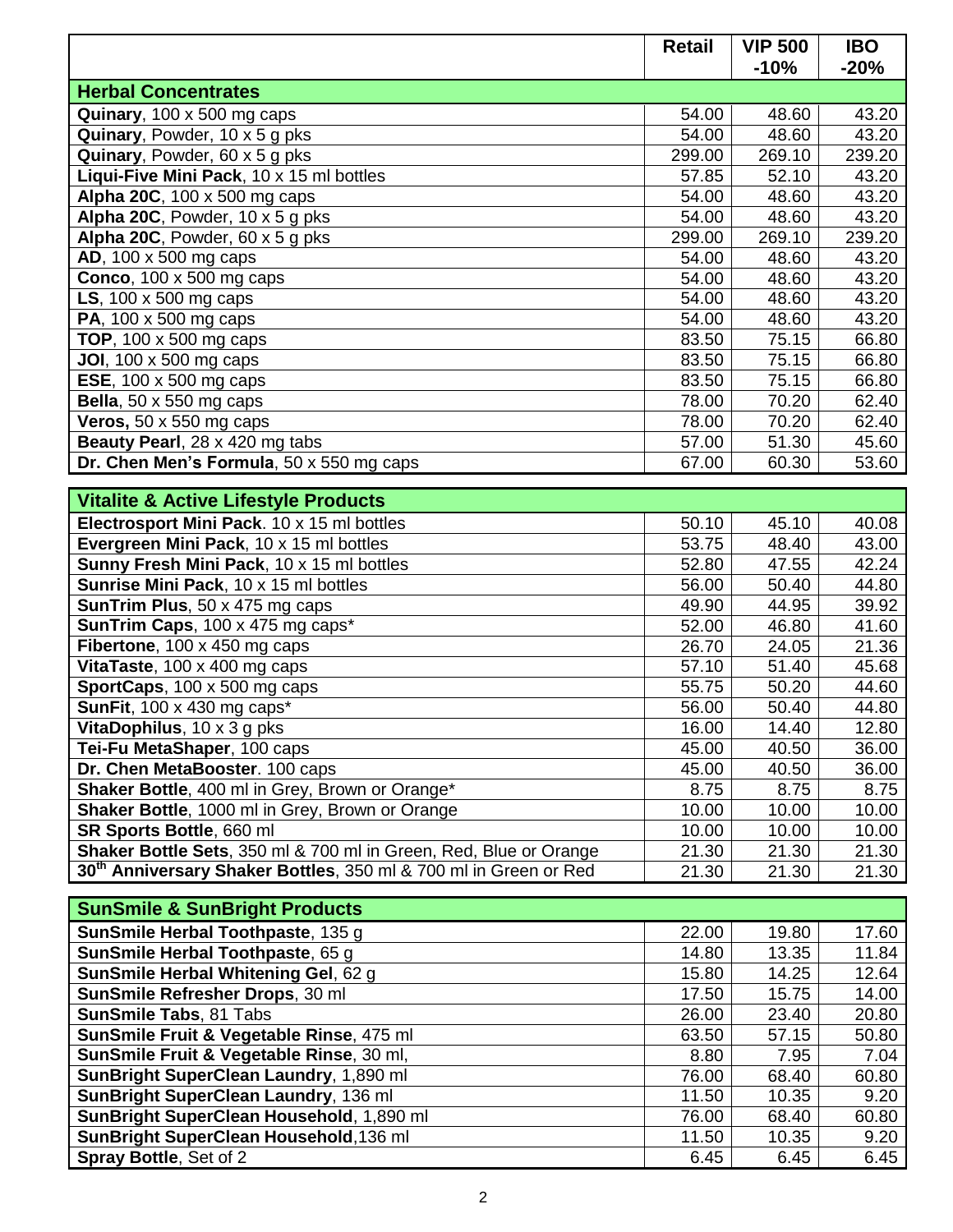|                                                                             | <b>Retail</b> | <b>VIP 500</b> | <b>IBO</b> |
|-----------------------------------------------------------------------------|---------------|----------------|------------|
|                                                                             |               | $-10%$         | $-20%$     |
| <b>Kandesn General Skincare</b>                                             |               |                |            |
| Kandesn Cleansing Cream, 65 g                                               | 35.00         | 31.50          | 28.00      |
| Kandesn Cleansing Foam, 60g                                                 | 32.00         | 28.80          | 25.60      |
| Kandesn Gentle Cleanser, 60 ml                                              | 31.75         | 28.60          | 25.38      |
| Kandesn Balancing Splash, 68 ml, Fragrance Free                             | 30.80         | 27.75          | 24.64      |
| Kandesn Astringent, 68 ml                                                   | 30.80         | 27.75          | 24.64      |
| Kandesn Revitalizing Masque 60 ml, Fragrance Free                           | 42.25         | 38.05          | 33.80      |
| Kandesn Deep Moisture Lotion, 68 ml, Fragrance Free                         | 35.00         | 31.50          | 28.00      |
| <b>Kandesn Men's Skin care</b>                                              |               |                |            |
|                                                                             |               |                |            |
| Kandesn Smooth Shave, 113 g                                                 | 36.00         | 32.40          | 28.80      |
| Kandesn After Shave, 68 ml                                                  | 26.00         | 23.40          | 20.80      |
| Dr. Chen Deep Moisture Lotion, 60 ml                                        | 48.00         | 43.20          | 38.40      |
| Dr. Chen Hand & Body Lotion, 68 ml                                          | 24.00         | 21.60          | 19.20      |
| <b>Oi-Lin &amp; Dr. Chen Special Skincare</b>                               |               |                |            |
| <b>Oi-Lin Skin Care Set</b>                                                 | 186.25        | 167.65         | 149.00     |
| Oi-Lin Cleansing Cream (100 g); Oi-Lin Revitalizing Cleanser (60 ml) Oi-Lin |               |                |            |
| Facial Toner (120 ml); Oi-Lin® Deep Moisture Lotion (50 ml)                 |               |                |            |
| Oi-Lin Cleansing Cream, 100 g                                               | 63.20         | 56.90          | 50.56      |
| Oi-Lin Revitalizing Cleanser, 60 ml                                         | 31.20         | 28.10          | 24.94      |
| Oi-Lin Facial Toner, 120 ml                                                 | 42.50         | 38.25          | 34.00      |
| Oi-Lin Warm Facial Scrub, 60 ml                                             | 32.00         | 28.80          | 25.60      |
| Oi-Lin Clay Mask, 70 g                                                      | 46.00         | 41.40          | 36.80      |
| Oi-Lin Deep Moisture Lotion, 50 ml                                          | 49.35         | 44.45          | 39.48      |
| Oi-Lin Exceptional Cream, 28 g                                              | 122.90        | 110.65         | 98.32      |
| Oi-Lin Rebuild Cream, 14 g                                                  | 57.00         | 51.30          | 45.60      |
| Dr. Chen Refining & Lifting Cream, 15 ml                                    | 86.20         | 77.60          | 68.96      |
| Oi-Lin Night Emulsion, 28 g                                                 | 102.85        | 92.60          | 82.28      |
| Oi-Lin Replenish Gel, 14 g                                                  | 69.00         | 62.10          | 55.20      |
| Oi-Lin Lip Replenish Gel (fruit), 3 x 11.8 g                                | 70.00         | 63.00          | 56.00      |
| Oi-Lin Eye Cream, 14 g                                                      | 79.80         | 71.85          | 63.83      |
| Oi-Lin Youth Emulsion, 30 g                                                 | 101.00        | 90.90          | 80.80      |
| Dr. Chen Youth Masque, 60 ml                                                | 66.95         | 60.30          | 53.55      |
|                                                                             |               |                |            |
| <b>Oi-Lin Sunscreen Products</b>                                            |               |                |            |
| Oi-Lin Natural Emulsion SPF 30, 71 g                                        | 82.00         | 73.80          | 65.60      |
| <b>Kandesn SPA</b>                                                          |               |                |            |
| <b>NEW Kandesn SPA Gift Set</b>                                             | 89.00         | 80.10          | 71.20      |
| Spa Shampoo (68 ml), Spa Conditioner (68 ml), Spa Liquid Soap (68 ml),      |               |                |            |
| Spa Hand & Body Lotion (68 m), SunSmile Herbal Toothpaste (65 g).           |               |                |            |
| Kandesn Spa Shea Butter Shower Lotion, 240 ml                               | 29.00         | 26.10          | 23.20      |
|                                                                             |               |                |            |
| <b>Body Care</b>                                                            |               |                |            |
| Oi-Lin Liquid Soap, 240 ml                                                  | 36.00         | 32.40          | 28.80      |
| Kandesn Beauty Bar, 100 g                                                   | 24.00         | 21.60          | 19.20      |
| Kandesn Hand Cleansing Gel, 3 x 30 ml                                       | 25.00         | 22.50          | 20.00      |
| Kandesn Hand & Body Lotion, 240 ml                                          | 41.00         | 36.90          | 32.80      |
| Dr. Chen Hand & Body Lotion, 68 ml                                          | 24.00         | 21.60          | 19.20      |
| Oi-Lin Hand & Body Lotion, 240 ml, Forbidden                                | 67.00         | 60.30          | 53.60      |
| Oi-Lin Hand & Body Lotion, 240 ml, Fragrance Free                           | 67.00         | 60.30          | 53.60      |
| Kandesn Herbal Deodorant, 60 g                                              | 21.80         | 19.65          | 17.44      |
| SunBreeze Oil, 6 x 5 ml bottles                                             | 90.00         | 81.00          | 72.00      |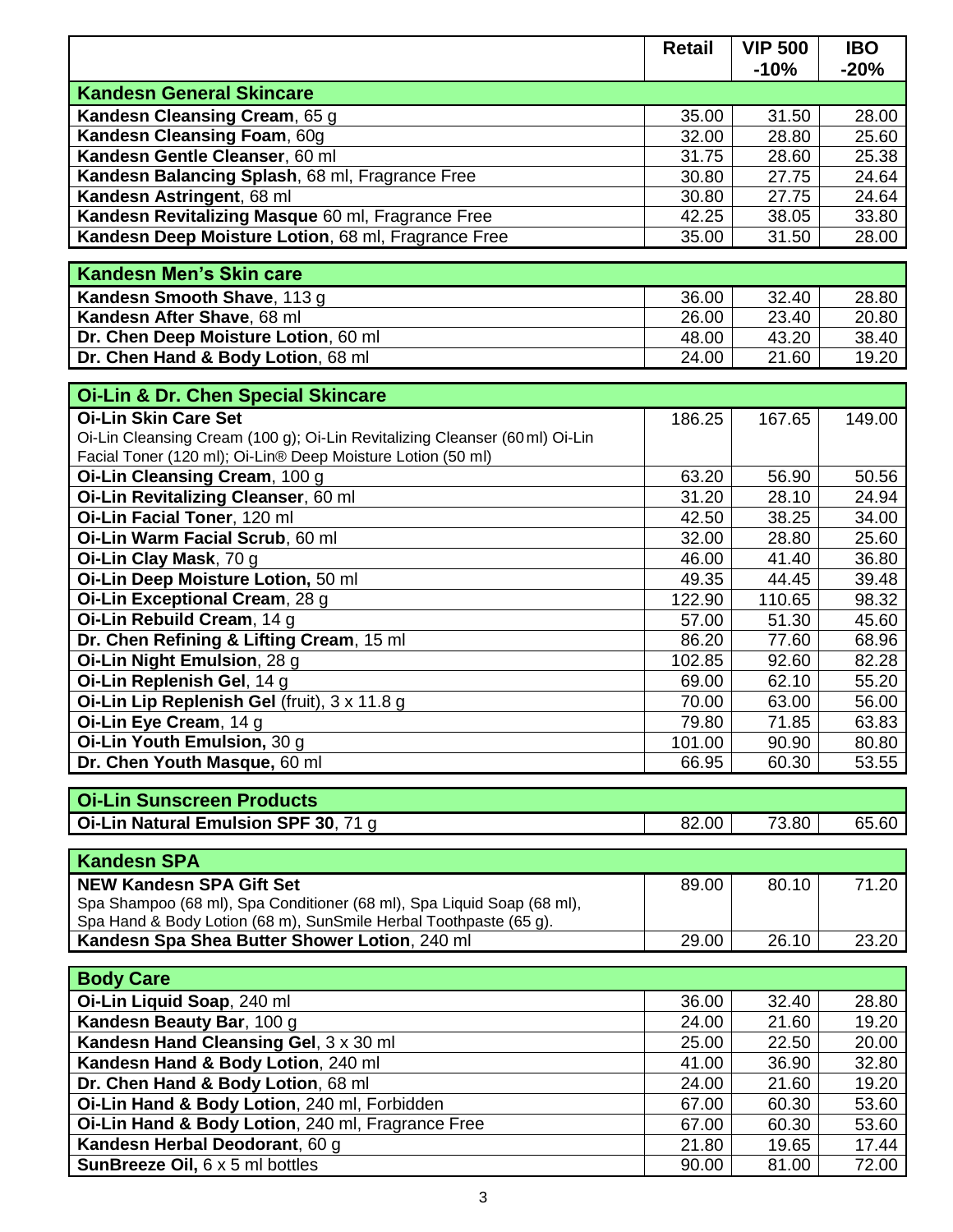|                                                                 | <b>Retail</b> | <b>VIP 500</b><br>$-10%$ | <b>IBO</b><br>$-20%$ |
|-----------------------------------------------------------------|---------------|--------------------------|----------------------|
| <b>Hair Care</b>                                                |               |                          |                      |
| Oi-Lin Shampoo, 240 ml                                          | 38.00         | 34.20                    | 30.40                |
| Oi-Lin Shampoo, 68 ml                                           | 16.00         | 14.40                    | 12.80                |
| Oi-Lin Conditioner, 240 ml                                      | 38.00         | 34.20                    | 30.40                |
| Kandesn Shampoo, 240 ml                                         | 32.50         | 29.25                    | 26.00                |
| Kandesn Conditioner, 240 ml                                     | 31.00         | 27.90                    | 24.80                |
| Kandesn Styling Glaze, 120 ml                                   | 25.00         | 22.50                    | 20.00                |
|                                                                 |               |                          |                      |
| <b>Kandesn Colour Cosmetics - Face</b>                          |               |                          |                      |
| Kandesn Protective Foundation, 30 ml                            | 52.00         | 46.80                    | 41.60                |
| 401 - Creamy Bisque 402 - Fair Ivory                            |               |                          |                      |
| 404 - Light Beige<br>406 - Medium Beige                         |               |                          |                      |
| 412 - Natural Beige<br>414 - Fair Beige                         |               |                          |                      |
| Kandesn Concealer, 501 - Light, 4 g                             | 39.00         | 35.10                    | 31.20                |
| Kandesn Concealer, 503 - Medium, 4 g                            | 39.00         | 35.10                    | 31.20                |
| Kandesn Dual Pressed Powder, 17 g                               | 54.00         | 48.60                    | 43.20                |
| 401 - Creamy Bisque<br>404 - Light Beige                        |               |                          |                      |
| Kandesn Advisor Colour Compact Case                             | 75.00         | 67.50                    | 64.40                |
| Set #1 (Cool Tones<br>Set #2 (Warm Tones)                       |               |                          |                      |
| Set #3 (Trendy Tones)                                           |               |                          |                      |
| Kandesn Mini Colour Compact Set                                 | 39.60         | 35.65                    | 31.68                |
| Set #1, Set #2, Set #3, Set #4, Set #5                          |               |                          |                      |
| <b>Kandesn Colour Cosmetics - Eyes</b>                          |               |                          |                      |
|                                                                 | 17.50         | 15.75                    | 14.00                |
| Kandesn Eye Liner Pencil, 1.1 g<br>901 - Black,<br>906 - Blonde |               |                          |                      |
| Kandesn Liquid Eyeliner, 5 ml                                   | 16.70         | 15.05                    | 13.36                |
| 921 - Charcoal<br>925 - Brown                                   |               |                          |                      |
| Kandesn Lash Enhancer Mascara, 10.2 g                           | 36.00         | 32.40                    | 28.80                |
| 990 - Brown<br>991 - Dark Charcoal                              |               |                          |                      |
|                                                                 |               |                          |                      |
| <b>Kandesn Colour Cosmetics - Lips &amp; Nails</b>              |               |                          |                      |
| Kandesn® Moisturizing Lip Colours, 4 g                          | 39.00         | 35.10                    | 31.20                |
| 1107 - Rosewood<br>1101 - Pink Wisp                             |               |                          |                      |
| 1102 - Petal Pink<br>1108 - Toasted Red                         |               |                          |                      |
| 1103 - Raisin Berry<br>1109 - Latte                             |               |                          |                      |
| 1104 - Icy Grape<br>1110 - Orange Burst                         |               |                          |                      |
| 1105 - Lush Red<br>1111 - Spiced Rum                            |               |                          |                      |
| 1106 - Berry Red<br>1112 - Burnt Copper                         |               |                          |                      |
| Kandesn Lip Liner Pencil, 1.1 g                                 | 17.50         | 15.75                    | 14.00                |
| 950 - Raisin<br>953 - Golden Rose                               |               |                          |                      |
| Kandesn Lip Gloss Palette with Brush, 10.2 g                    | 54.00         | 48.60                    | 43.20                |
| Kandesn Nail Lacquers, 7.5 ml                                   | 15.00         | 13.50                    | 12.00                |
| 639 - Pink Rose<br>692 - Hazelnut Silver<br>701 - Diva Red      |               |                          |                      |
| 687 - Silver Sparkle<br>699 - Crimson Red<br>702 - Red          |               |                          |                      |
| 690 - Pearl White<br>700 - Garnet                               |               |                          |                      |
| Acrylic Base Coat, 689 - 7.5 ml                                 | 15.00         | 13.50                    | 12.00                |
| Acrylic Top Coat, 688 - 7.5 ml                                  | 15.00         | 13.50                    | 12.00                |
| <b>Marketing Tools</b>                                          |               |                          |                      |

| <b>MARTION I</b>                                      |       |       |       |
|-------------------------------------------------------|-------|-------|-------|
| <b>Company Profile</b>                                | 4.00  | 4.00  | 4.00  |
| <b>Sunrider Seasonal Product Catalogue, 20 Pack</b>   | 15.65 | 15.65 | 15.65 |
| <b>Business, Company or Product Brochure, 20 Pack</b> | 5.00  | 5.00  | 5.00  |
| <b>Sunergy Brochure, 20 Pack</b>                      | 12.50 | 12.50 | 12.50 |